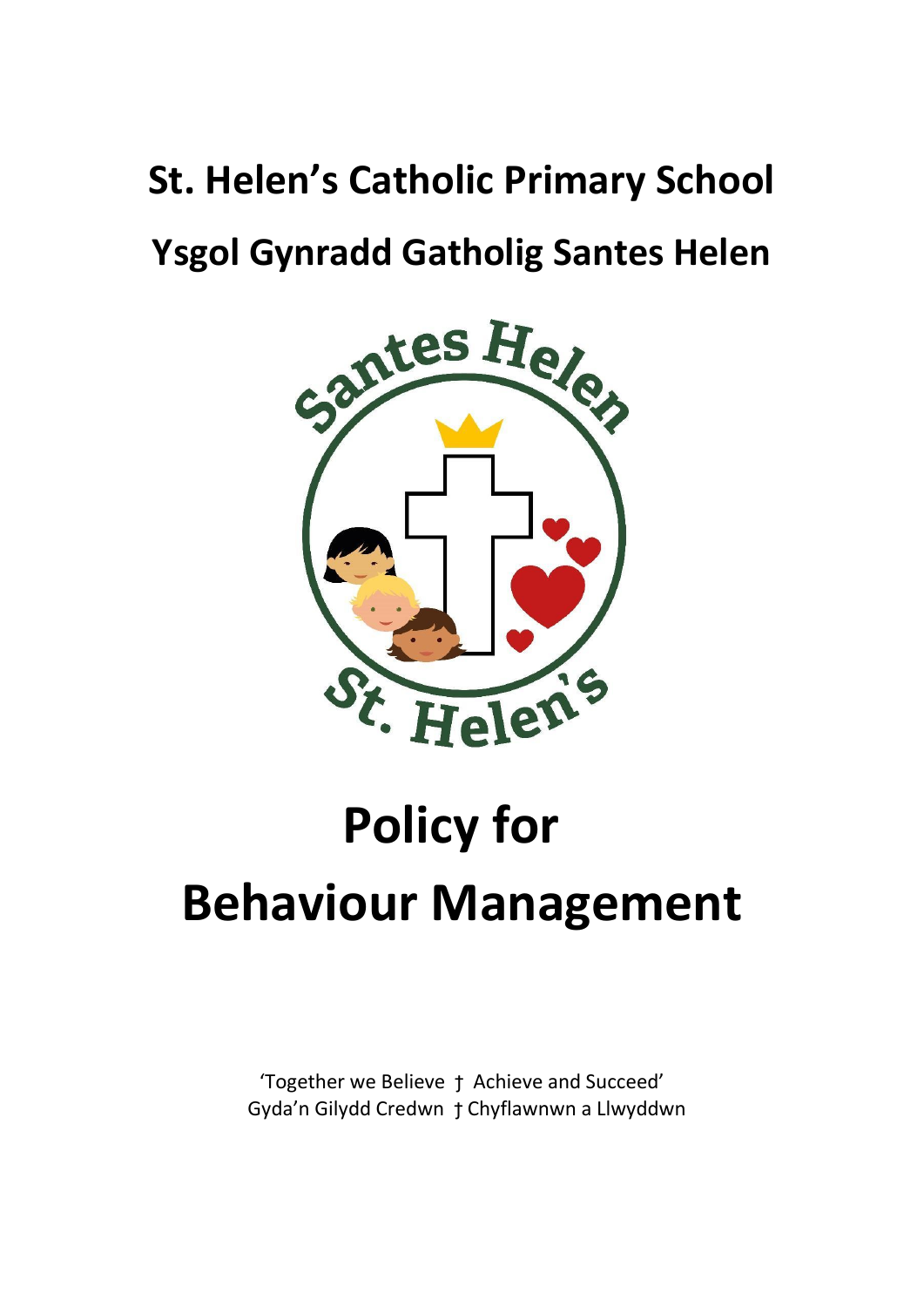At St. Helen's we strive to provide an 'Inclusive Environment', where all children are able to thrive in a safe and happy school. We believe that success is dependent upon an atmosphere which is conducive to learning.

This document is a statement of the principles and strategies for our approach to positive behaviour management, in order that all stakeholders play their part in achieving an inclusive, happy and successful school.

This policy should be read in conjunction with policies on 'Anti Bullying.'

At St. Helen's we provide opportunities for children to understand and handle their own emotions in order to develop positive and wholesome relationships. We have high expectations for good behaviour throughout the school and at all times throughout the school day. This is closely linked with our ethos:

'Love One Another, As I Have Loved You'

#### **STATEMENT OF INTENT**

Our aim as a Catholic School is to adhere to the Catholic principles we value so highly. We will strive to maintain discipline in a positive atmosphere, where mutual respect and cooperation are evident in our daily work and play. We are committed to creating a welcoming and caring environment for children and adults.

The primary responsibility for implementing this policy lies with all staff, and relies upon the co-operation of parents for its successful implementation.

'Behaviour management' is a complex issue within schools. The needs of the individual must be balanced against the 'common good'. A child needs to understand 'positive' or 'good' behaviour means that the individual is functioning successfully within the agreed parameters.

Most children respond well to praise and therefore many issues are easily dealt with. Minor misdemeanors can usually be dealt with by a gentle reminder of appropriate behaviour. However, some behaviour incidents merit more rigorous procedures to deal with and it may be necessary at times, to involve parents.

The role of the parent is crucial in supporting and advising the child with regard to appropriate behaviour. Such behaviour patterns should be set within the home and parents should work to help their child to understand that society needs fair and just rules that must be adhered to.

#### 1. **THE ROLE OF THE SCHOOL – THE CODE OF BEHAVIOUR**

At St. Helen's Catholic Primary school, we believe that:

- every child has a right to a safe and secure environment, free from physical and emotional threat;
- the school must function as an orderly, safe and caring community;
- this community must be supported and guided by the school's avowed 'mission' statement with its references to the gospel values of freedom, justice, forgiveness, compassion and love;
- pupils are encouraged to understand that the school has clear expectations in terms of appropriate behaviour;
- conditions must exist whereby the child is able to purposefully learn, achieve and develop;
- the child must develop self-esteem and self-confidence within the agreed code of behaviour;
- the child must be encouraged via the code of behaviour to develop self-discipline with regard to rights and responsibilities:
- the child must develop an understanding of appropriate behaviour with regard to school life;
- appropriate behaviour includes kindness and courtesy towards their peers, staff and others who visit the school;
- procedures should exist to reward 'positive' behaviour at various levels;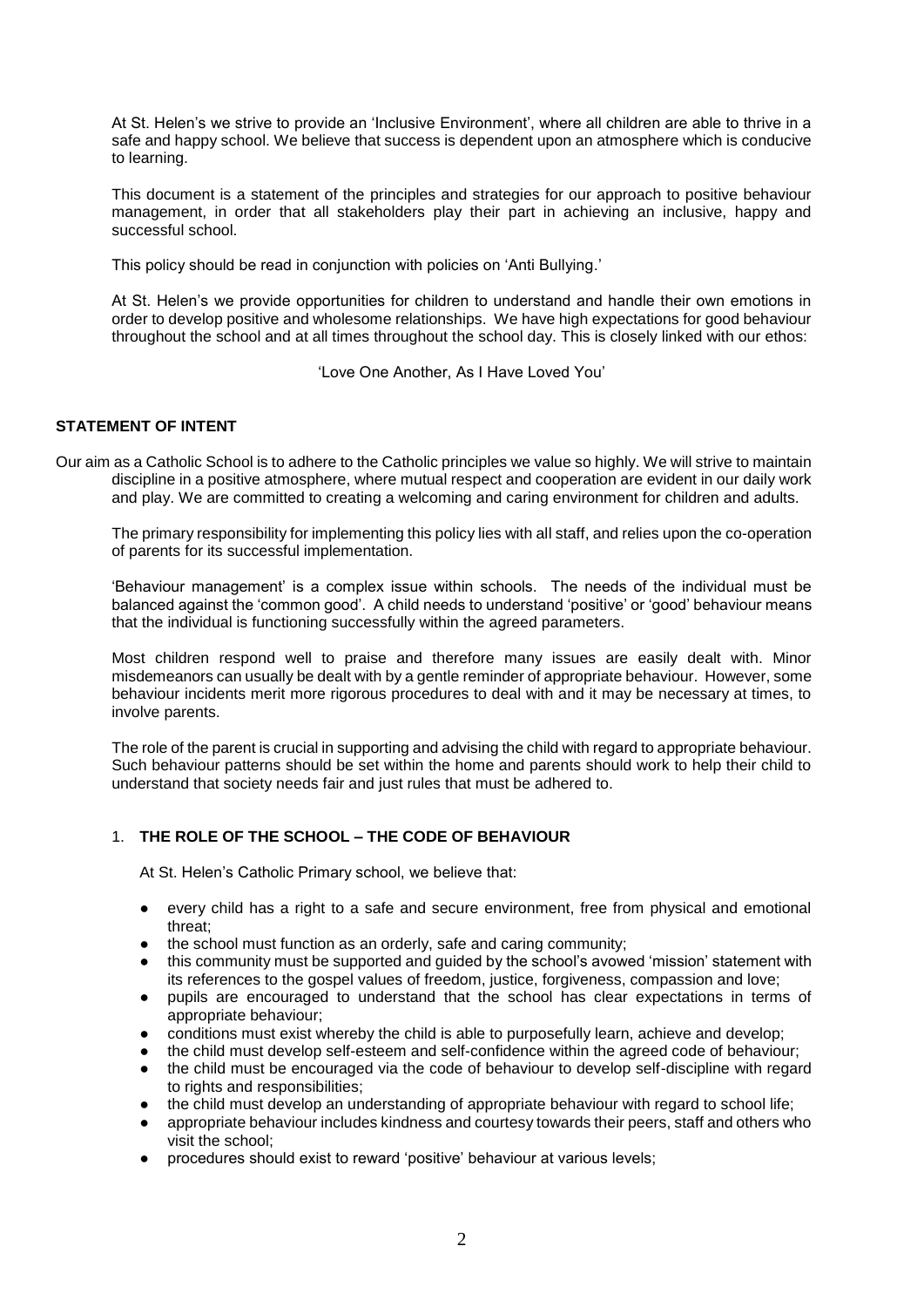- some children for various reasons exhibit 'challenging' behaviour and close monitoring must take place in order to develop systems which are responsive to the needs of these children;
- procedures exist whereby 'negative' behaviour can be dealt with, including those which allow the child to reflect upon such behavioural patterns and make an effort to change;
- the role of the parent is important in supporting the school with regard to the above;
- the school must engage with the parent if 'negative' behaviour appears to be developing into a pattern;
- the school must apply enhanced procedures when dealing with a case of 'bullying'.

#### 2. **IMPLEMENTATION**

All teachers staff share the responsibility for the successful implementation of this policy. Parents also have a role in relation to their acceptance of the school's 'Home/School Agreement'.

The 'Code of Behaviour' is encompassed in our School Rules:

- We try our best;
- We look after our school;
- We are good friends to everyone;
- We listen to everyone:
- We tell the truth:
- We are smart walkers.

Children must be regularly reminded of the school 'Code of Behaviour' and be encouraged to work towards its successful implementation. They must be encouraged to understand that the 'Code of Behaviour' works for the common good. This can be done in a variety of ways:

- during normal classroom and playground life;
- during school, year or class assemblies;
- in the course of RE or PHSE:
- in the course of normal lessons:
- before school trips or visits;
- before a visit to the school by performers etc.

In addition, individual classes should examine their own practices early in the school year and if they choose to, further develop the whole school code of behaviour, into a 'class code of behaviour / Class Charter' – these should form a class code with rules, rewards and consequences and act as a target for behaviour within that class. These 'codes' can be periodically reviewed throughout the school year and amended as appropriate.

Rewarding good or 'positive' behaviour is the key to success. Teachers and other staff must be constantly aware of opportunities to praise positive behaviour in a variety of situations. At all stages, teachers and other staff must ensure that all children are rewarded at some time and that no child feels excluded. Opportunities must be sought whereby the 'obvious' children are not always chosen for rewards.

The emphasis is on positive behaviour management through recognition and praise. Recognition and tangible rewards are given on an individual, group and whole class level in order to promote a sense of both individual and common good.

#### **Foundation Phase**

Praise of individual and / or group recognition;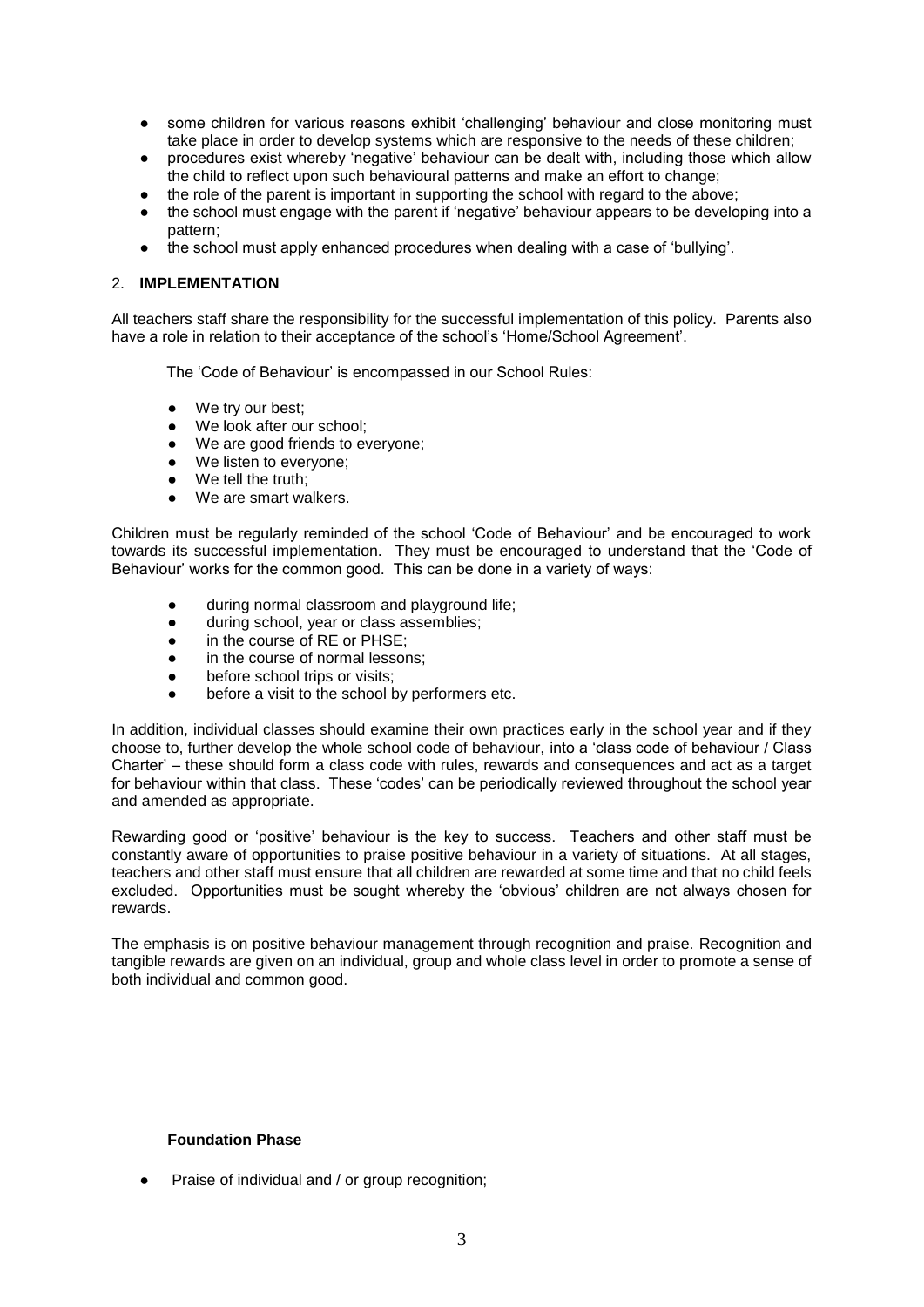- Stickers either worn by child, or collected on a chart or card;
- Positive recognition to parents at the end of the session/ day:
- Showing work to another adult / class / DHT / Headteacher;
- Collective whole class rewards: Each class has the opportunity to collect for example 'marbles in a jar' or stickers on a chart for positive behaviour, hard work or meeting class targets. A full jar or chart leads to a whole class treat or 'special time' as agreed between the teacher and children;
- Achievement both academic and social will be celebrated during Friday's whole school assembly – Friend of the Week, Learner of the Week.

#### **Key Stage 2**

- Praise of individual and / or group recognition;
- House points Each class will display a house point board;
- Showing work to another adult / class / DHT / Headteacher;
- Each class has a 'success ladder' where each child has a named peg and if they display positive behaviour/attitudes to learning they will be asked to move their peg up the ladder, aiming to reach 'merit' where they may be chosen to have a merit slip which is taken home explaining the reasons for this award to the parents. When a child reaches 5 merits, the pupil is able to negotiate a reward that is suitable;
- Achievement both academic and social will be celebrated during Friday's whole school assembly – Star of the Week, Playground Behaviour Award.

Some behaviour will inevitably be more 'negative' and swift action must be taken to deal with it. In the majority of instances, the Code of Behaviour will be put into action, possibly with reference to these sanctions:

- a warning will be given;
- child moved away from peers in the class (time to think);
- 2 minutes off break:
- 5 minutes off break:
- sent to a senior teacher and go on report 'Behaviour Record';
- Headteacher and the parents informed.

With persistent disruptive behaviour or extreme behaviour incidents, children will be expected to fill in a Traffic Light sheet. This will be kept on file along with the incident record sheet. If appropriate, consequences may also involve making reparation for the unacceptable behaviour, e.g. writing a letter of apology. In Foundation Phase Traffic Lights will be sent home for parents to comment and returned to school.

In some cases, the behaviour will be more serious or may be seen as being part of a pattern that seems to be developing. In the first instance, and if felt necessary, the behaviour / incident must be logged (SIMs). At the discretion of the teacher/ midday supervisor/other staff and in an effort to effect early intervention strategies, the child is to be sent to the Headteacher for explanation. If there is no improvement, the parents are to be informed and invited to discuss the matter with the school. This procedure is at the discretion of the Headteacher– if earlier co-operation with the parents is required, the parents will be invited as a matter of urgency to plan a joint home/school approach. In the case of 'bullying' or similar allegations, refer to appropriate policy. All the above is to be explained to the child as the procedure develops.

#### **Additional Learning Needs**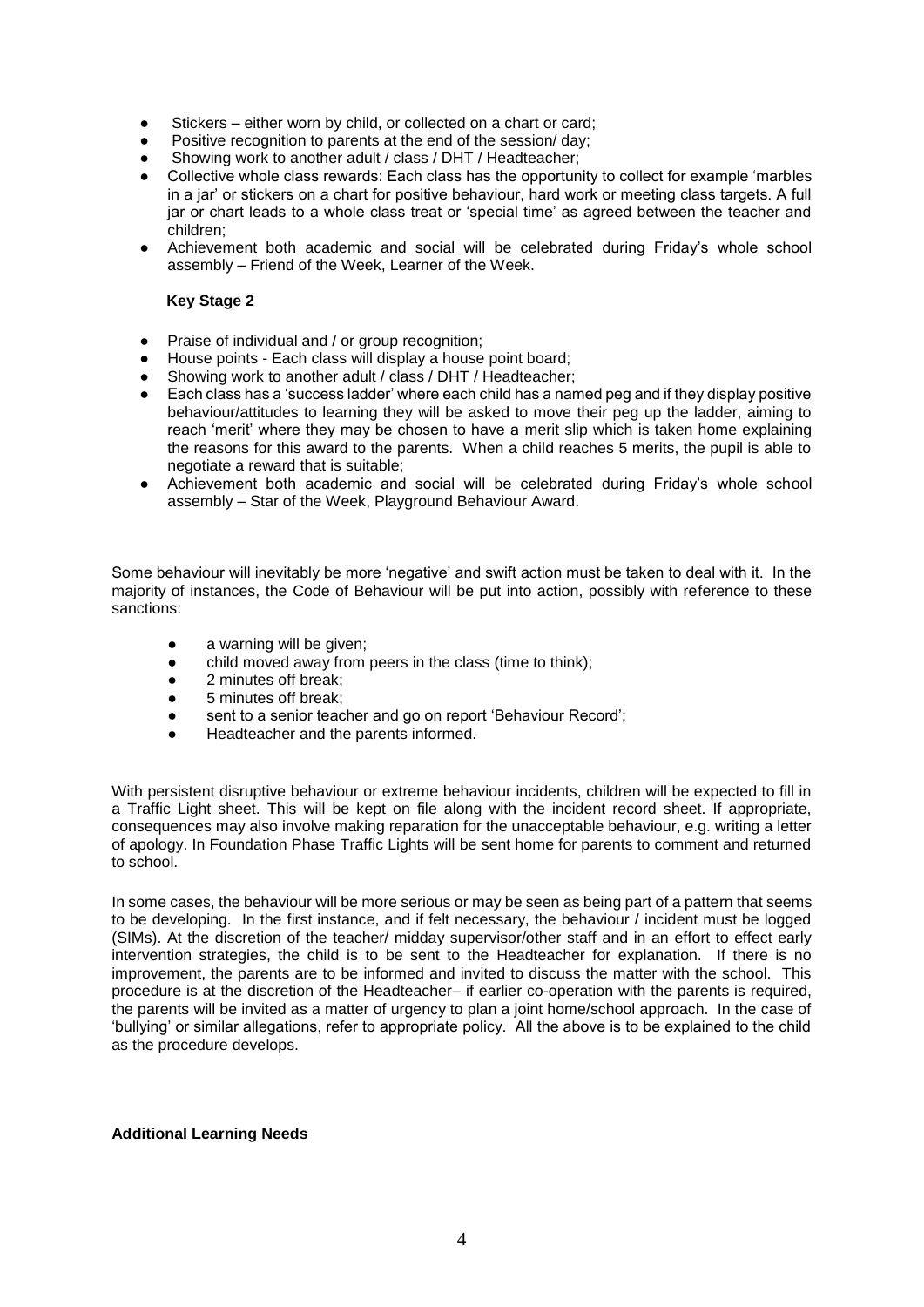We recognise that for some of our children, a more personalised approach may be necessary in order to support them in developing the ability to regulate their own behaviour. Some children exhibit behaviour that is difficult to define within the 'norm'. As psychological research has developed within this area, awareness has grown that these children may have differing needs with regard to behaviour management. Children who were once consigned to merely being excessively 'naughty' children are now being recognised as individuals who, due to various medical conditions, require additional support. The school must try to support these children but accept that, the needs of the majority of children must be balanced against the needs of the behaviourally challenging child. They may need an Individual Behaviour Plan and Risk Assessment agreed between the pupil, parents and staff. When appropriate, consultation should take place with the Behaviour Improvement Team to establish whether it would be appropriate to enter the child on the register of 'Special Educational Needs' at 'School Action' or 'School Action +'. At 'School Action +' outside advice will be required – sources include 'School Improvement Inclusion Service – Behaviour Improvement Team' and the Educational Psychologist.

The playground presents different problems from those in the class. All staff are to be vigilant when on duty. Problematic behaviour may require the child to be removed from the playground:

- as a response to negative behaviour in class;
- as a response to negative behaviour around the school;
- as a response to negative behaviour during break times.

Teaching staff are to be informed of incidences of inappropriate behaviour by midday supervisors on a regular basis.

Staff will accompany children from the yard into the building to ensure a safe transition.

#### **Role of Parents**

- Parents play a vital role in their child's education, supporting their child's learning and working in partnership with the school. The school works with parents, so children receive consistent messages about how to behave at home and school. It is important for all adults, including parents to model positive behaviour at all times and in their interactions with each other.
- We expect parents to behave in a reasonable manner towards school staff, as professionals, and that issues will be dealt with in an atmosphere of trust and mutual respect. Incidents of verbal or physical aggression towards staff by parents/carers of children in the school will be reported immediately to the Headteacher and/or Governors who will take appropriate action in line with Local Authority guidance.

#### 3. **MONITORING AND EVALUATION**

It is the responsibility of the Headteacher and Deputy Headteacher to ensure that the policy is successfully communicated to staff, teaching and non-teaching, governors, parents and children.

The policy will be discussed periodically both formally and informally.

The policy will be reviewed periodically by the Senior Management Team and at staff meetings, including non-teaching.

A summary of his policy will be included in the school prospectus. The full version will be available for parents to consult.